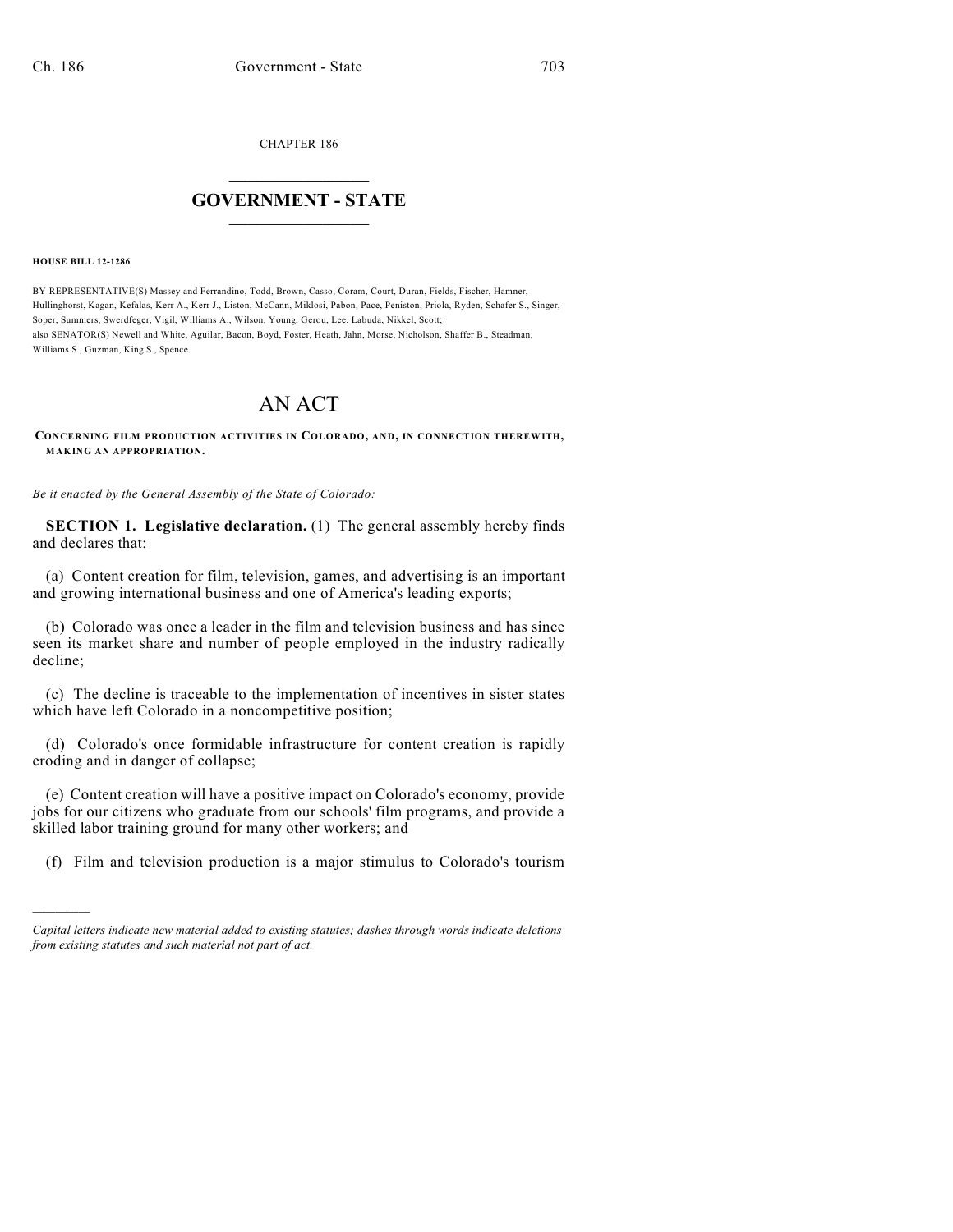industry.

(2) The general assembly further finds and declares that it is the desire of the legislature to implement an incentive program that will be competitive with sister states' programs, and House Bill 12-1286 is intended to remedy this situation.

**SECTION 2.** In Colorado Revised Statutes, **add with amended and relocated provisions** 24-48.5-114, 24-48.5-115, and 24-48.5-116 as follows:

**24-48.5-114. [Formerly 24-48.5-309] Film,television, and media - definitions.** As used in this section and sections 24-48.5-310 and 24-48.5-311 24-48.5-115 AND 24-48.5-116, unless the context otherwise requires:

(1) (a) "Film" means any visual or audiovisual work, including, without limitation, a video game, TELEVISION SHOW, or a television commercial, that contains a series of related images, regardless of the medium by which the work is fixed and from which it can be viewed or reproduced, and that is primarily intended to be either:

(I) Commercially exploited by being shown in theaters or on television licensed for the home OR INTERNATIONAL market, or otherwise; or

(II) For internal industrial, corporate, or institutional use.

(b) "FILM" DOES NOT INCLUDE AN OBSCENE FILM.

(2) "OBSCENE" HAS THE SAME MEANING AS SET FORTH IN SECTION 18-7-101 (2), C.R.S.

 $(2)$  (3) "Office" means the Colorado office of film, television, and media created pursuant to section 24-48.5-310 24-48.5-115.

(4) "ORIGINATES" MEANS THE PRODUCTION COMPANY HAS BEEN A RESIDENT OF THE STATE OR REGISTERED WITH THE SECRETARY OF STATE FOR AT LEAST TWELVE CONSECUTIVE MONTHS; EXCEPT THAT, IF THE PRODUCTION COMPANY CREATES A BUSINESS ENTITY FOR THE SOLE PURPOSE OF CONDUCTING PRODUCTION ACTIVITIES IN THE STATE, THEN SUCH BUSINESS ENTITY NEED NOT BE REGISTERED WITH THE SECRETARY OF STATE FOR TWELVE CONSECUTIVE MONTHS, BUT THE OWNER OF THE BUSINESS ENTITY MUST BE A RESIDENT OF THE STATE FOR AT LEAST TWELVE CONSECUTIVE MONTHS.

 $(3)$  (5) "Production activities" means the shooting of a film, support activities related to such shooting, and any preshooting or postshooting activities that commence on or after July 1, 2009, and that are necessary to produce a finished film, including but not limited to editing and the creation of sets, props, costumes, and special effects.

(4) (6) "Production company" means a person, including a corporation or other business entity, that engages in production activities for the purpose of producing all or any portion of a film in Colorado.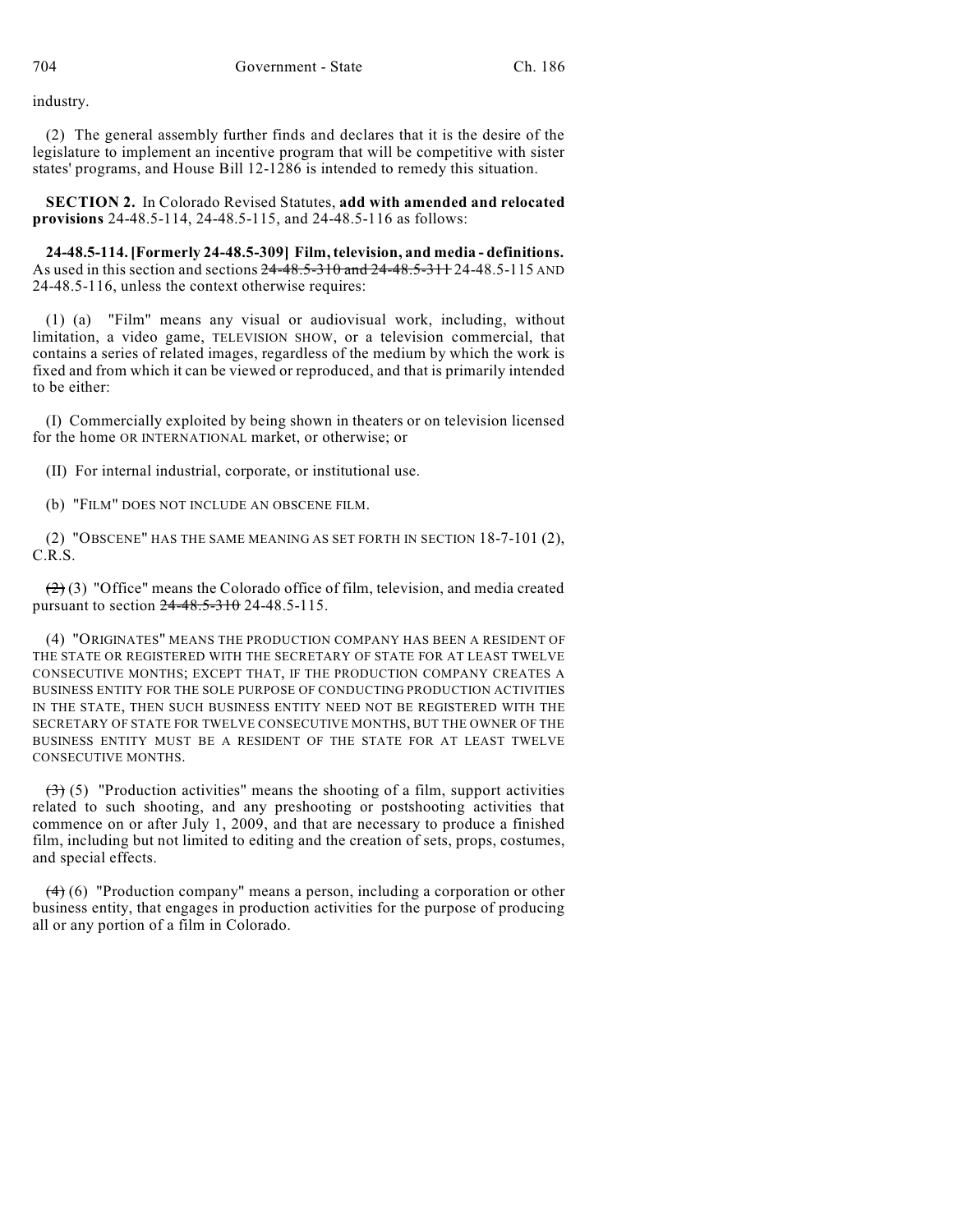$(5)$  (7) "Qualified local expenditure" means a payment made by a production company operating in Colorado to a PERSON OR business in Colorado in connection with the production of a film that the production company is producing PRODUCTION ACTIVITIES in Colorado. "Qualified local expenditure" shall include, but need not be limited to:

(a) Payments made in connection with developing or purchasing the story and scenario to be used for a film;

(b) Payments made for the costs of set construction and operations, wardrobe, accessories, and related services;

(c) Payments made for the costs of photography, sound RECORDING AND synchronization, lighting, and related services;

(d) Payments made for the costs of editing, post-production, music, and related services;

(e) Payments made for the costs of renting facilities and equipment, including location fees, leasing vehicles, and providing food and lodging to people working on the film production;

(f) Payments for airfare purchased through a Colorado-based travel agency or company;

(g) Payments for insurance and bonding purchased through a Colorado-based insurance agent;

(h) Payments for other direct costs incurred by the film production company that are deemed appropriate by the office; and

(i) Payments of up to three ONE million dollars per employee or contractor, made by a production company to pay the WAGES OR salaries of actors, management, and crew, EMPLOYEES OR CONTRACTORS who participate in the film production activities. In order for any WAGE OR salary to be considered a qualified local expenditure, all Colorado income taxes shall be withheld and paid either by the production company or the individual. Any payments in excess of three ONE million dollars per employee or contractor shall be excluded.

(6) (Deleted by amendment, L. 2010, (HB 10-1180), ch. 232, p. 1016, § 1, effective May 18, 2010.)

**24-48.5-115. [Formerly 24-48.5-310] Film, television, and media.** (1) There is hereby created within the division COLORADO OFFICE OF ECONOMIC DEVELOPMENT the Colorado office of film, television, and media, the head of which shall be the director of the Colorado office of film, television, and media. The director of the office shall be assisted by a staff to fulfill the office's mission to promote Colorado as a location for making feature films. television shows, television commercials, still photography, music videos, and emerging mass media projects. Beginning on July 1, 2010 JULY 1, 2012, the director of the office shall report to the director of the division OFFICE OF ECONOMIC DEVELOPMENT.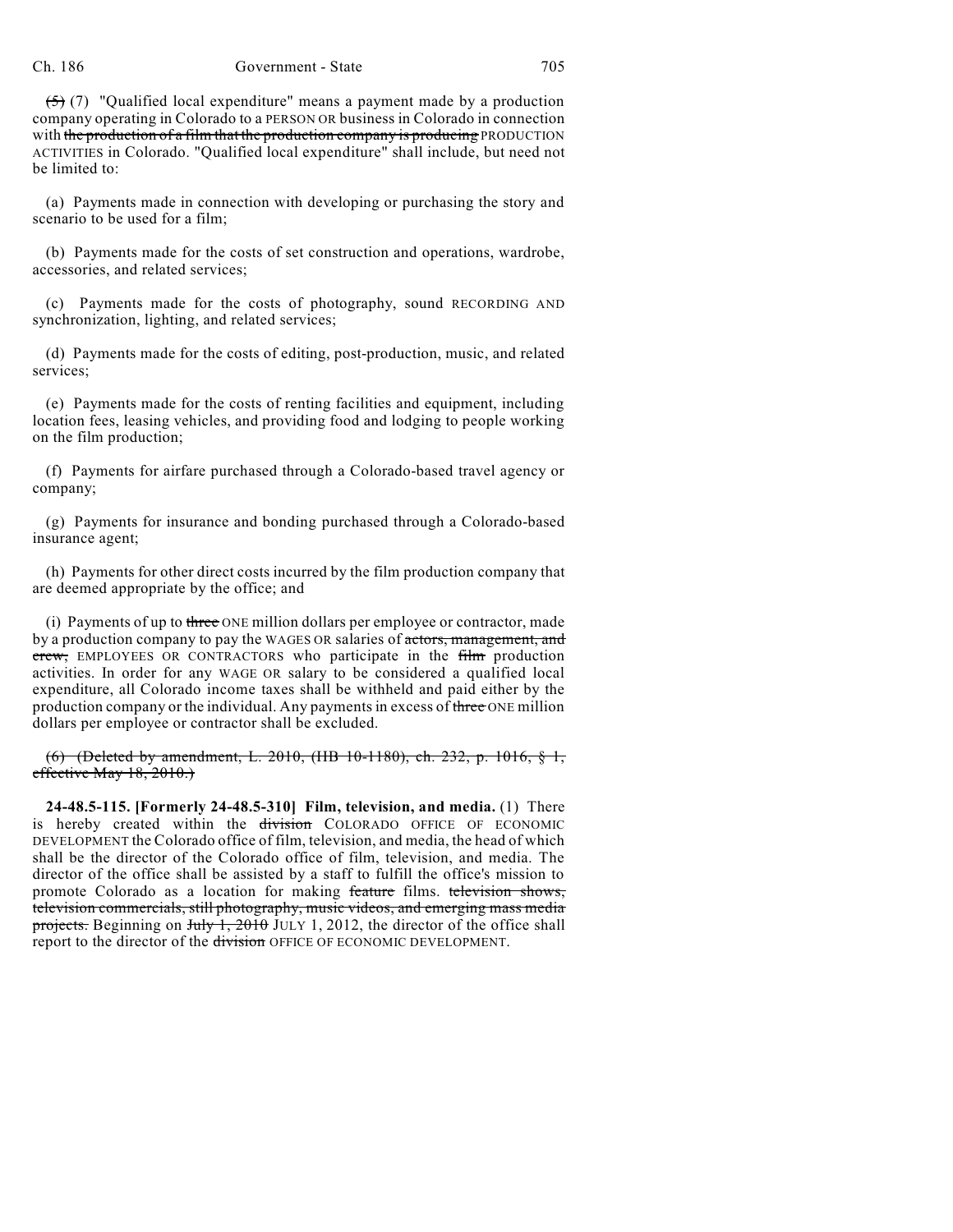(2) The office shall:

(a) Market Colorado as a destination for making feature films, television shows, television commercials, still photography, music videos, and new media projects;

(b) Assist production companies that are interested in conducting production activities in Colorado in scouting appropriate locations in the state for the production company's film;

(c) Assist state and local government agencies and organizations in the creation of permitting criteria for production companies that plan to conduct production activities on state or local government property;

(d) Assist production companies in determining the appropriate state or local government agencies to contact to apply for a permit to conduct production activities on state or local government property;

(e) Serve as a general liaison for production companies and assist in coordination efforts among production companies, any state or local government agency, and local businesses and individuals before, during, and after the production company conducts production activities in Colorado;

(f) Serve as a resource for local governments and communities around Colorado when a production company approaches the local government or community regarding the possibility of conducing CONDUCTING production activities on the property of the local government or within the community;

(g) Administer the performance-based incentive for film production in Colorado as specified in section 24-48.5-311 24-48.5-116;

(h) ADMINISTER THE LOAN GUARANTEE PROGRAM AS SPECIFIED IN SUBSECTION (3) OF THIS SECTION;

 $\langle h \rangle$  (i) Conduct educational seminars to promote the film industry and people working in the film industry in Colorado; and

 $(ii)$  (i) Perform any other duties in furtherance of the office's mission as deemed necessary by the director of the office AND the director of the office of economic development. and the director of the division.

(3) (a) THE OFFICE, WITH PRIOR APPROVAL FROM THE COLORADO ECONOMIC DEVELOPMENT COMMISSION CREATED IN SECTION 24-46-102, MAY ENTER INTO A CONTRACT OR OTHER AGREEMENT, OR BOTH A CONTRACT AND OTHER AGREEMENT, WITH A PRODUCTION COMPANY TO GUARANTEE LOANS OBTAINED FOR PURPOSES OF FINANCING THE PRODUCTION ACTIVITIES, NOT TO EXCEED TWENTY PERCENT OF THE ENTIRE BUDGET FOR THE PRODUCTION ACTIVITIES.

(b) THE OFFICE SHALL EMPLOY THE FOLLOWING CRITERIA IN DETERMINING WHETHER TO AWARD A LOAN GUARANTEE:

(I) THE EXPERIENCE, PROFESSIONAL QUALIFICATIONS, AND BUSINESS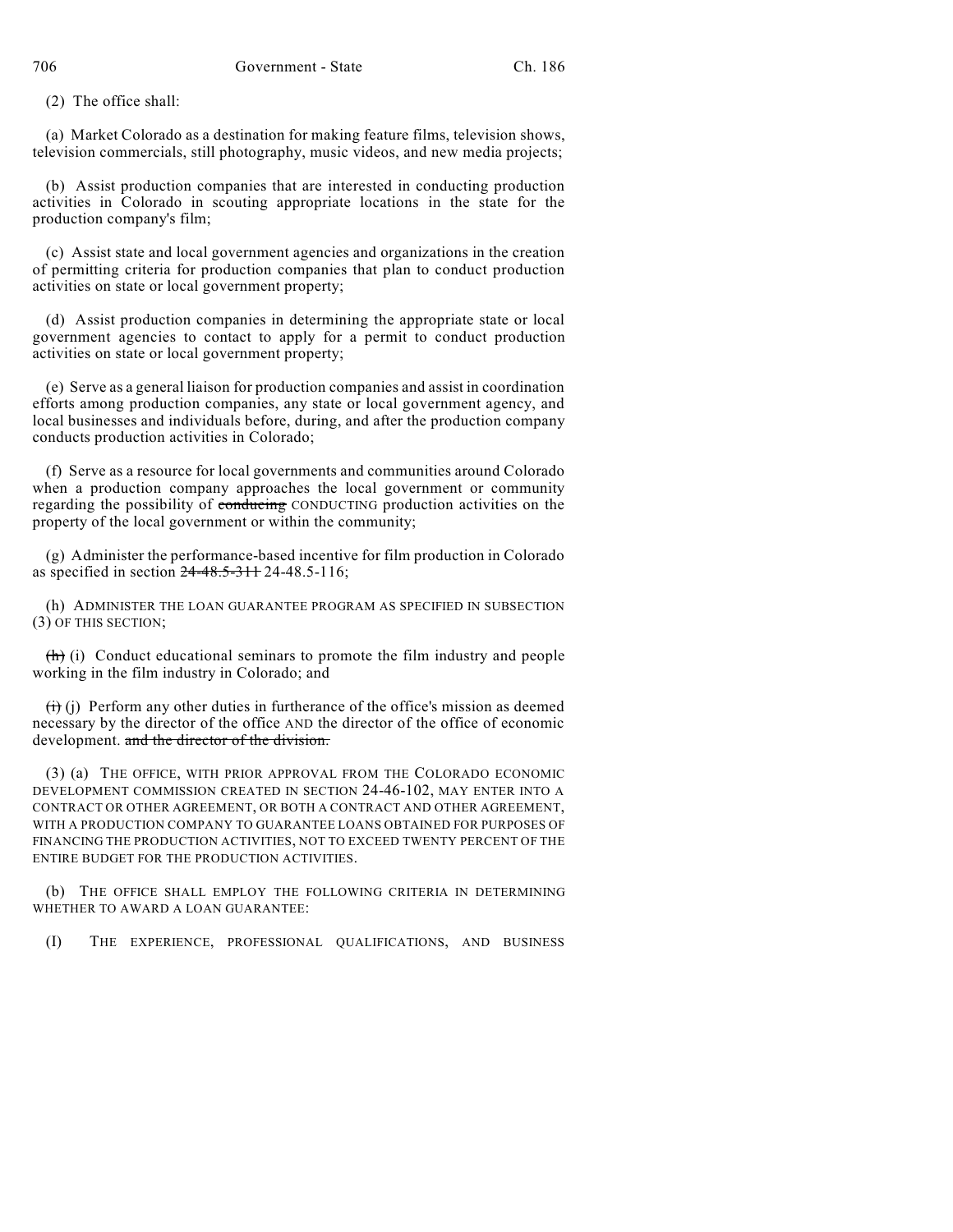BACKGROUND OF THE PRODUCTION COMPANY SHALL BE SUCH AS TO GIVE THE PRODUCTION ACTIVITIES A REASONABLE CHANCE OF SUCCESS;

(II) THE PRODUCTION COMPANY SHALL BE BONDED BY A MAJOR BONDING COMPANY;

(III) THE PRODUCTION COMPANY SHALL HAVE CONTRACTED WITH A MAJOR SALES COMPANY WITH EXPERIENCE AND STANDING IN THE FILM INDUSTRY, AND SUCH SALES COMPANY SHALL PROVIDE SALES ESTIMATES THAT SUPPORT FULL REPAYMENT OF THE LOAN TO BE GUARANTEED; AND

(IV) THE FILM AND THE PRODUCTION ACTIVITIES SHALL RESULT IN A POSITIVE REFLECTION ON THE STATE.

(c) THE OFFICE MAY REJECT ANY APPLICATION FOR A LOAN GUARANTEE PURSUANT TO THIS SUBSECTION (3).

(d) THE OFFICE MAY PROVIDE LOAN GUARANTEES FOR PRODUCTION ACTIVITIES; EXCEPT THAT SUCH LOAN GUARANTEES SHALL BE LIMITED TO TWENTY PERCENT OF THE ENTIRE BUDGET FOR THE PRODUCTION ACTIVITIES. LOAN GUARANTEES MAY ONLY BE PROVIDED TO FEASIBLE PRODUCTION ACTIVITIES FOR AN AMOUNT THAT IS THE LEAST AMOUNT NECESSARY TO CAUSE THE PRODUCTION ACTIVITIES TO OCCUR, AS DETERMINED BY THE OFFICE, WITH PRIOR APPROVAL FROM THE COLORADO ECONOMIC DEVELOPMENT COMMISSION. THE OFFICE MAY STRUCTURE THE LOAN GUARANTEES IN A WAY THAT FACILITATES THE PRODUCTION ACTIVITIES AND ALSO PROVIDES FOR A COMPENSATORY RETURN ON INVESTMENT OR LOAN GUARANTEE FACILITY FEE TO THE OFFICE BASED ON THE RISK OF THE PRODUCTION ACTIVITIES.

(e) THE OFFICE MAY CHARGE A LOAN GUARANTEE FACILITY FEE CALCULATED ON THE OUTSTANDING PRINCIPAL, WHICH FEE SHALL BE COLLECTED FROM THE ELIGIBLE BORROWER BY THE ELIGIBLE LENDER AND PAID TO THE OFFICE.MONEYS COLLECTED SHALL BE DEPOSITED IN THE COLORADO OFFICE OF FILM, TELEVISION, AND MEDIA OPERATIONAL ACCOUNT CASH FUND CREATED IN SECTION 24-48.5-116 (5).

(f) MONEYS PAID TO SATISFY A DEFAULTED LOAN MADE PURSUANT TO THIS SUBSECTION (3) SHALL ONLY BE PAID OUT OF THE COLORADO OFFICE OF FILM, TELEVISION, AND MEDIA OPERATIONAL ACCOUNT CASH FUND CREATED IN SECTION 24-48.5-116 (5).

(g) NO GUARANTEE AGREEMENT MADE BY THE OFFICE PURSUANT TO THIS SUBSECTION (3) SHALL CONSTITUTE OR BECOME AN INDEBTEDNESS, A DEBT, OR A LIABILITY OFTHE STATE, NOR SHALL SUCH LOAN GUARANTEE THE GIVING, PLEDGING, OR LOANING OF THE FULL FAITH AND CREDIT OF THE STATE.

(4) NO LATER THAN JULY 1, 2017, THE STATE AUDITOR SHALL COMPLETE A PERFORMANCE AUDIT OF THE OFFICE, THE PERFORMANCE-BASED INCENTIVE PROGRAM FOR FILM PRODUCTION IN COLORADO SPECIFIED IN SECTION 24-48.5-116, AND THE LOAN GUARANTEE PROGRAM SPECIFIED IN SUBSECTION (3) OF THIS SECTION. THE STATE AUDITOR SHALL PRESENT THE PERFORMANCE AUDIT REPORT TO THE LEGISLATIVE AUDIT COMMITTEE. AFTER THE PERFORMANCE AUDIT REPORT IS RELEASED BY THE LEGISLATIVE AUDIT COMMITTEE, THE STATE AUDITOR SHALL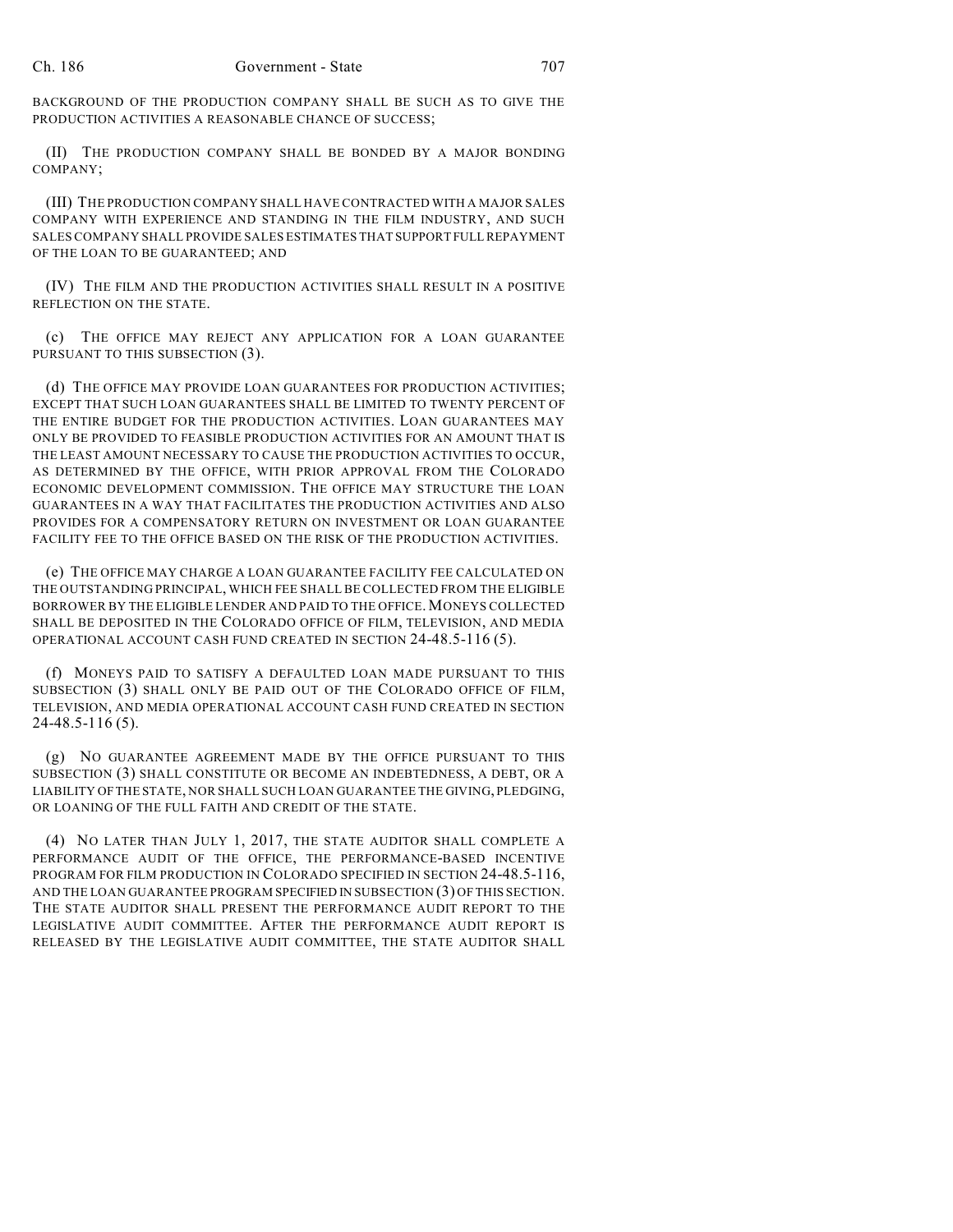PROVIDE COPIES, IN ACCORDANCE WITH SECTION 24-1-136 (9), TO THE FINANCE COMMITTEES OF THE HOUSE OF REPRESENTATIVES AND SENATE.

**24-48.5-116. [Formerly 24-48.5-311] Film, television, and media performance-based incentive for film production in Colorado - Colorado office of film, television, and media operational account cash fund - creation.** (1) Subject to the provisions of this section, on or after  $J_{\text{uly}}$  1, 2009 JULY 1, 2012, any production company employing a workforce for any in-state production activities made up of at least twenty-five FIFTY percent Colorado residents shall be allowed to claim a performance-based incentive in an amount as follows:

(a) For a production company that originates the  $f$ film production ACTIVITIES in Colorado, an amount equal to ten TWENTY percent of the total amount of the production company's qualified local expenditures if the total of such expenditures equals or exceeds one hundred thousand dollars; and

(b) (I) EXCEPT AS PROVIDED IN SUBPARAGRAPH (II) OF THIS PARAGRAPH (b), for a production company that does not originate the film production activities in Colorado, an amount equal to ten TWENTY percent of the total amount of the production company's qualified local expenditures if the total of such expenditures equals or exceeds two hundred fifty thousand ONE MILLION dollars.

(II) FOR A PRODUCTION COMPANY THAT PRODUCES A TELEVISION COMMERCIAL OR VIDEO GAME AND THAT DOES NOT ORIGINATE PRODUCTION ACTIVITIES IN COLORADO, ANY PRODUCTION COMPANY EMPLOYING A WORKFORCE FOR ANY IN-STATE PRODUCTION ACTIVITIES MADE UP OF AT LEAST FIFTY PERCENTCOLORADO RESIDENTS SHALL BE ALLOWED TO CLAIM A PERFORMANCE-BASED INCENTIVE IN AN AMOUNT EQUAL TO TWENTY PERCENT OF THE TOTAL AMOUNT OF THE PRODUCTION COMPANY'S QUALIFIED LOCAL EXPENDITURES IF THE TOTAL OF SUCH EXPENDITURES EQUALS OR EXCEEDS TWO HUNDRED FIFTY THOUSAND DOLLARS.

(2) (a) In order for a production company to claim a performance-based incentive for film production activities in Colorado pursuant to this section, the production company shall apply to the office, in a manner to be determined by the office, prior to beginning production activities in the state. The application shall include a statement of intent by the production company to produce a film in Colorado for which the production company will be eligible to receive the incentive. The production company shall submit, in conjunction with the application, any documentation necessary to demonstrate that the production company's projected qualified local expenditures will satisfy the expenditures specified in paragraph (a) or (b) of subsection (1) of this section, as applicable.

(b) The office shall review each application submitted by a production company before the production company begins work on a film in Colorado. Based on the information provided in the production company's application, the office shall make an initial determination of whether the production company will be eligible to receive a performance-based incentive and estimate the amount of the incentive that will be due to the production company. The council OFFICE, WITH APPROVAL OF THE COLORADO ECONOMIC DEVELOPMENT COMMISSION CREATED IN SECTION 24-46-102, shall grant conditional written approval to every A production company that, based on the information provided by the production company AND BASED ON AN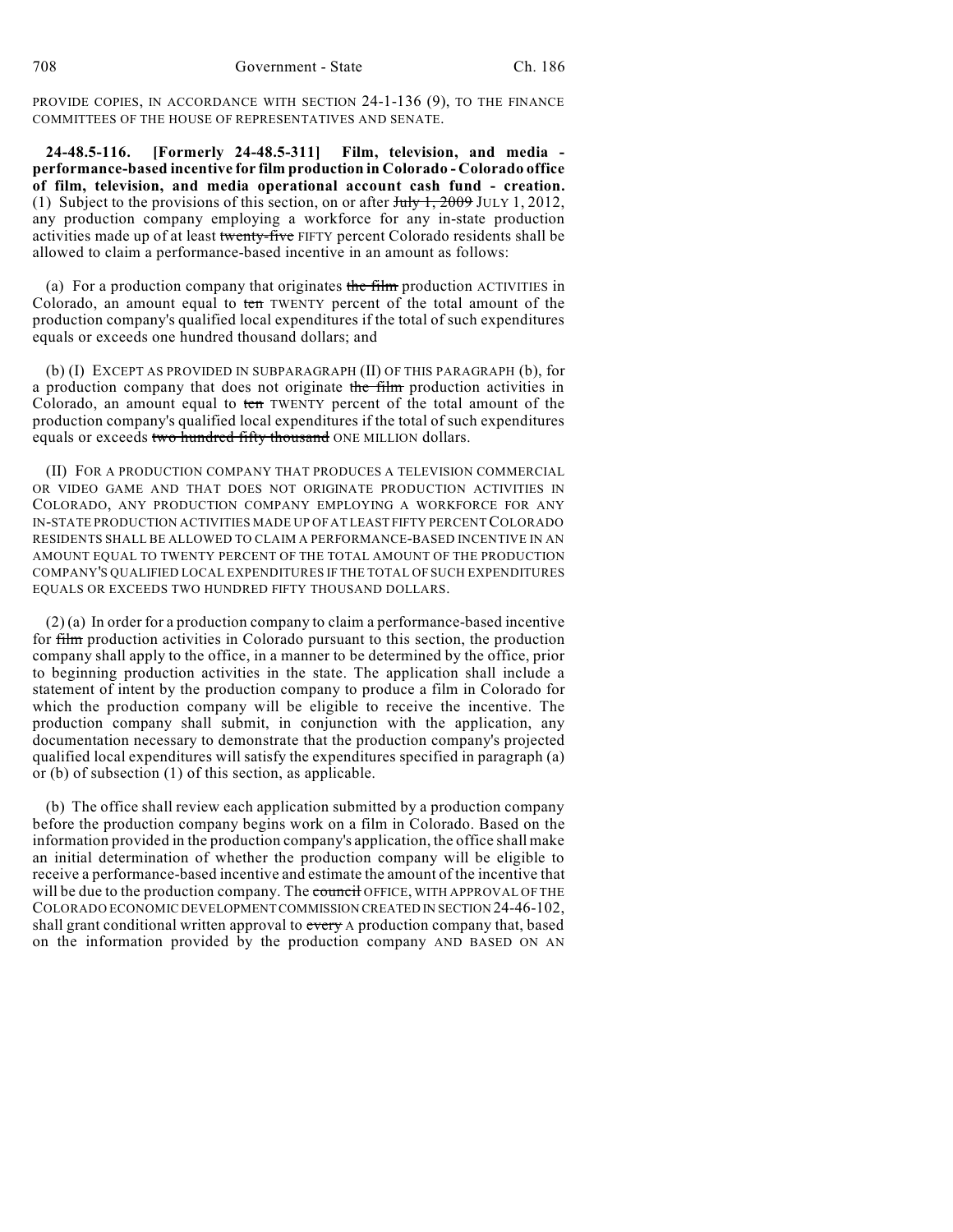ANALYSIS OF SUCH INFORMATION BY THE OFFICE AND THE COLORADO ECONOMIC DEVELOPMENT COMMISSION, will satisfy the requirements of this section and be eligible to claim an incentive.

(c) (I) Upon completion of production activities in Colorado, a production company that received conditional approval for a performance-based incentive from the office shall submit RETAIN A CERTIFIED PUBLIC ACCOUNTANT TO REVIEW AND REPORT IN WRITING, AND IN ACCORDANCE WITH PROFESSIONAL STANDARDS, REGARDING THE ACCURACY OF THE financial documents to the office that detail the expenses incurred in the course of the film production activities in Colorado. along with a signed affidavit stating that the financial documents are an accurate accounting of the production company's qualified local expenditures. If the PRODUCTION COMPANY PROVIDES A COPY OF THE CERTIFIED PUBLIC ACCOUNTANT'S WRITTEN REPORT AND THE PRODUCTION COMPANY CERTIFIES IN WRITING TO THE OFFICE THAT THE amount of the production company's actual qualified local expenditures equals or exceeds the minimum total amount of the production company's qualified local expenditures as specified in subsection (1) of this section, the office shall issue an incentive to the production company.

(II) (A) FOR PURPOSES OF THIS PARAGRAPH (c), "CERTIFIED PUBLIC ACCOUNTANT" MEANS A CERTIFIED PUBLIC ACCOUNTANT LICENCED TO PRACTICE IN THIS STATE OR A CERTIFIED PUBLIC ACCOUNTING FIRM THAT IS REGISTERED IN THIS STATE.

(B) ANY SERVICES OF A CERTIFIED PUBLIC ACCOUNTANT PROVIDED TO MEET THE REQUIREMENTS OF THIS PARAGRAPH (c) SHALL BE PERFORMED IN COLORADO.

(d) The office shall develop procedures for the administration of this section, including application guidelines for production companies applying to receive a performance-based incentive and for the office to issue payment of the incentives pursuant to this section.

(3) The office shall include data regarding the number of production companies that claimed the performance-based incentive pursuant to this section and the total amount of all incentives claimed during the most recent fiscal year for which such information is available in an annual report to the general assembly.

## $(4)$  and  $(5)$  Repealed.

 $(6)$  (4) The total amount of performance-based incentives that the office issues pursuant to this section in any fiscal year shall not exceed the amount appropriated to the division OFFICE to be used for the purposes of this section in the applicable fiscal year and any moneys not expended or encumbered from previous fiscal years that were appropriated to the division OFFICE to be used for the purposes of this section. If the office receives applications for incentives that exceed the amount appropriated by the general assembly for the fiscal year and the amount not expended or encumbered from previous fiscal years, the office shall issue incentives to production companiesin the order in which the commission received applications until the total amount has been expended.

(5) (a) THERE IS HEREBY CREATED IN THE STATE TREASURY THE COLORADO OFFICE OF FILM, TELEVISION, AND MEDIA OPERATIONAL ACCOUNT CASH FUND,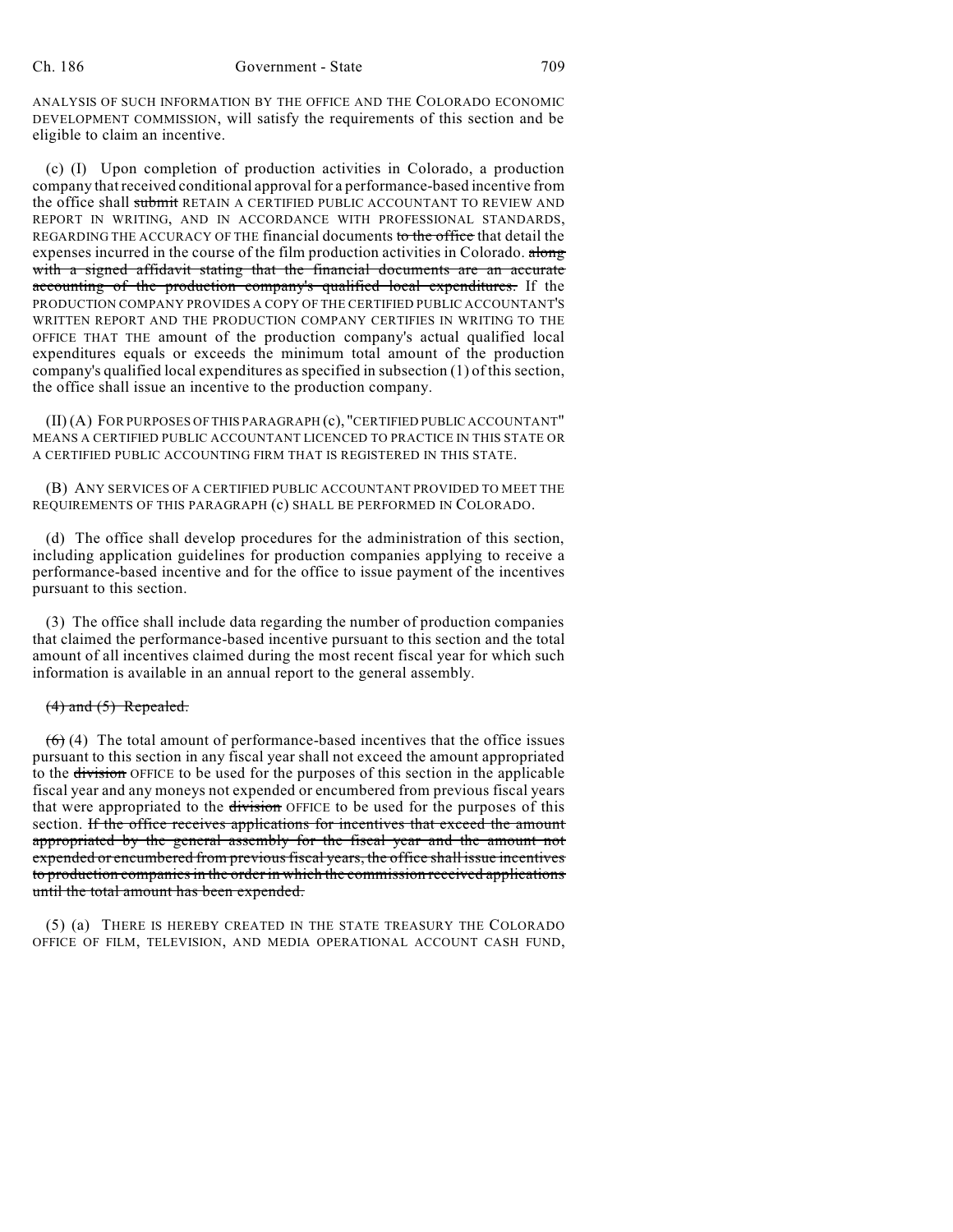REFERRED TO IN THIS SECTION AS THE "FUND". THE FUND SHALL CONSIST OF:

(I) MONEYS TRANSFERRED TO THE FUND IN ACCORDANCE WITH SECTION 12-47.1-701 (2), C.R.S.;

(II) MONEYS TRANSFERRED TO THE FUND, INCLUDING THREE MILLION DOLLARS THAT SHALL BE TRANSFERRED ON JULY 1, 2012, FROM THE GENERAL FUND TO THE COLORADO OFFICE OF FILM, TELEVISION, AND MEDIA OPERATIONAL ACCOUNT CASH FUND; AND

(III) ANY GIFTS, GRANTS, OR DONATIONS FROM PRIVATE OR PUBLIC SOURCES THAT THE OFFICE IS HEREBY AUTHORIZED TO SEEK AND ACCEPT.

(b) THE MONEYS IN THE FUND SHALL BE ANNUALLY APPROPRIATED TO THE OFFICE FOR THE OPERATION OF THE OFFICE, FOR THE PERFORMANCE-BASED INCENTIVE FOR FILM PRODUCTION IN COLORADO AS SPECIFIED IN SUBSECTION (1) OF THIS SECTION, AND FOR THE LOAN GUARANTEE PROGRAM AS SPECIFIED IN SECTION 24-48.5-115 (3).

(c) ALL MONEYS NOT EXPENDED OR ENCUMBERED, AND ALL INTEREST EARNED ON THE INVESTMENT OR DEPOSIT OF MONEYS IN THE FUND, REMAIN IN THE FUND AND DO NOT REVERT TO THE GENERAL FUND OR ANY OTHER FUND AT THE END OF ANY FISCAL YEAR. ANY MONEYS NOT EXPENDED OR ENCUMBERED FROM ANY APPROPRIATION AT THE END OF ANY FISCAL YEAR REMAIN AVAILABLE FOR EXPENDITURE IN THE NEXT FISCAL YEAR WITHOUT FURTHER APPROPRIATION.

**SECTION 3.** In Colorado Revised Statutes, 12-47.1-701, **amend** (2) (a) (II) (G) as follows:

**12-47.1-701. Limited gaming fund - created.** (2) (a) Except as provided in paragraph (b) of this subsection (2), at the end of the 2010-11 state fiscal year and at the end of each state fiscal year thereafter, the state treasurer shall distribute the state share as follows:

(II) Any amount of the state share that is greater than nineteen million two hundred thousand dollars but less than or equal to forty-eight million five hundred thousand dollars shall be transferred as follows:

(G) One percent to the creative industries COLORADO OFFICE OF FILM, TELEVISION, AND MEDIA OPERATIONAL ACCOUNT cash fund, created in section 24-48.5-301 24-48.5-116, C.R.S., for the operation of the Colorado office of film, television, and media, and for the performance-based incentive for film production in Colorado as specified in section 24-48.5-311 (1) 24-48.5-116, C.R.S., AND FOR THE COLORADO OFFICE OF FILM, TELEVISION, AND MEDIA LOAN GUARANTEE PROGRAM AS SPECIFIED IN SECTION 24-48.5-115, C.R.S.

**SECTION 4.** In Colorado Revised Statutes, 24-46-104, **add** (1) (o) as follows:

**24-46-104. Powers and duties of commission.** (1) The commission has the following powers and duties:

(o) TO OVERSEE THE COLORADO OFFICE OF FILM, TELEVISION, AND MEDIA LOAN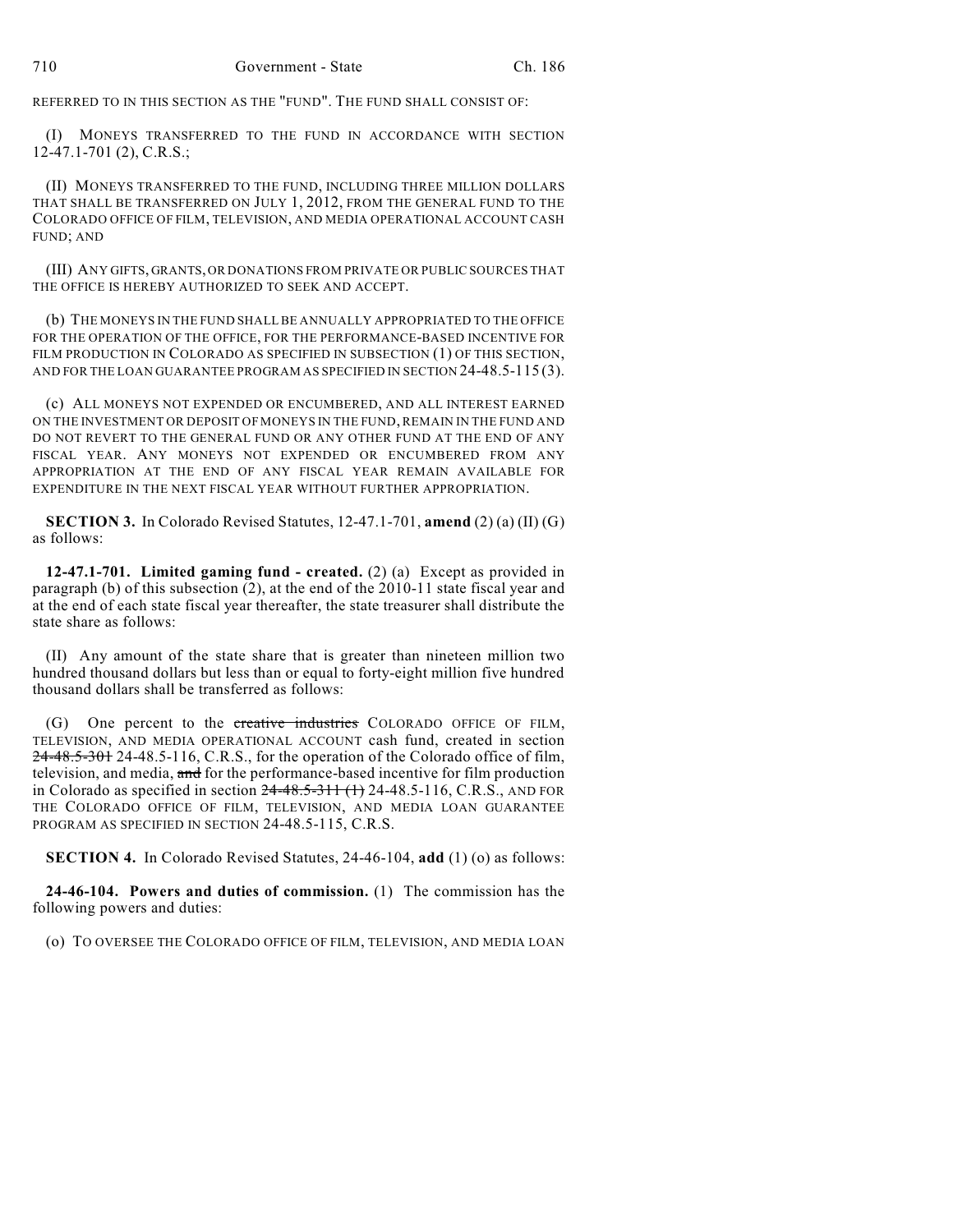GUARANTEE PROGRAM PURSUANT TO SECTION 24-48.5-115 AND THE PERFORMANCE-BASED INCENTIVE FOR FILM PRODUCTION IN COLORADO PURSUANT TO SECTION 24-48.5-116.

**SECTION 5.** In Colorado Revised Statutes, 24-48.5-301, **amend** (1) and (2) (a) (II); **repeal** (2) (b) (II); and **add** (2) (a) (II.5) as follows:

**24-48.5-301. Creative industries division - creative industries cash fund creation - repeal.** (1) There is hereby created within the Colorado office of economic development the creative industries division, which shall be referred to in this part 3 as the "division". The director of the division shall be the person who is appointed director of the council on creative industries by the director of the Colorado office of economic development. The division shall be comprised of the office of film, television, and media, the council on creative industries and the art in public places program, and the director of the division shall oversee such office, council and program.

(2) (a) There is hereby created in the state treasury the creative industries cash fund, referred to in this section as the "fund". The fund shall consist of:

(II) Moneys transferred to the fund in accordance with section  $12-47.1-701(2)$ 12-47.1-701 (2) (a) (II) (F), C.R.S.;

(II.5) (A) FOR FISCAL YEARS PRIOR TO THE 2012-13 FISCAL YEAR, MONEYS TRANSFERRED TO THE FUND IN ACCORDANCE WITH SECTION 12-47.1-701 (2) (a) (II) (G), C.R.S.

(B) ANY MONEYS REMAINING IN THE FUND FROM THE SOURCE SPECIFIED IN SUB-SUBPARAGRAPH (A) OF THIS SUBPARAGRAPH (II.5) ON JUNE 30, 2012, SHALL BE TRANSFERRED TO THE COLORADO OFFICE OF FILM, TELEVISION, AND MEDIA OPERATIONAL ACCOUNT CASH FUND, CREATED IN SECTION 24-48.5-116.

(C) THIS SUBPARAGRAPH (II.5) IS REPEALED, EFFECTIVE JULY 1, 2013.

(b) The moneys in the fund shall be annually appropriated to the division for the operation of the division, and for the following:

(II) For the operation of the Colorado office of film, television, and media and for the performance-based incentive for film production in Colorado as specified in section 24-48.5-311 (1); and

**SECTION 6. Repeal of provisions being relocated in this act.** In Colorado Revised Statutes, **repeal** 24-48.5-309, 24-48.5-310, and 24-48.5-311.

**SECTION 7. Appropriation.** In addition to any other appropriation, there is hereby appropriated, out of any moneys in the Colorado office of film, television, and media operational account cash fund created in section 24-48.5-116 (5) (a), Colorado Revised Statutes, not otherwise appropriated, to the governor - lieutenant governor - state planning and budgeting, for the fiscal year beginning July 1, 2012, the sum of \$3,000,000, or so much thereof as may be necessary, for allocation to economic development programs for the Colorado office of film, television, and